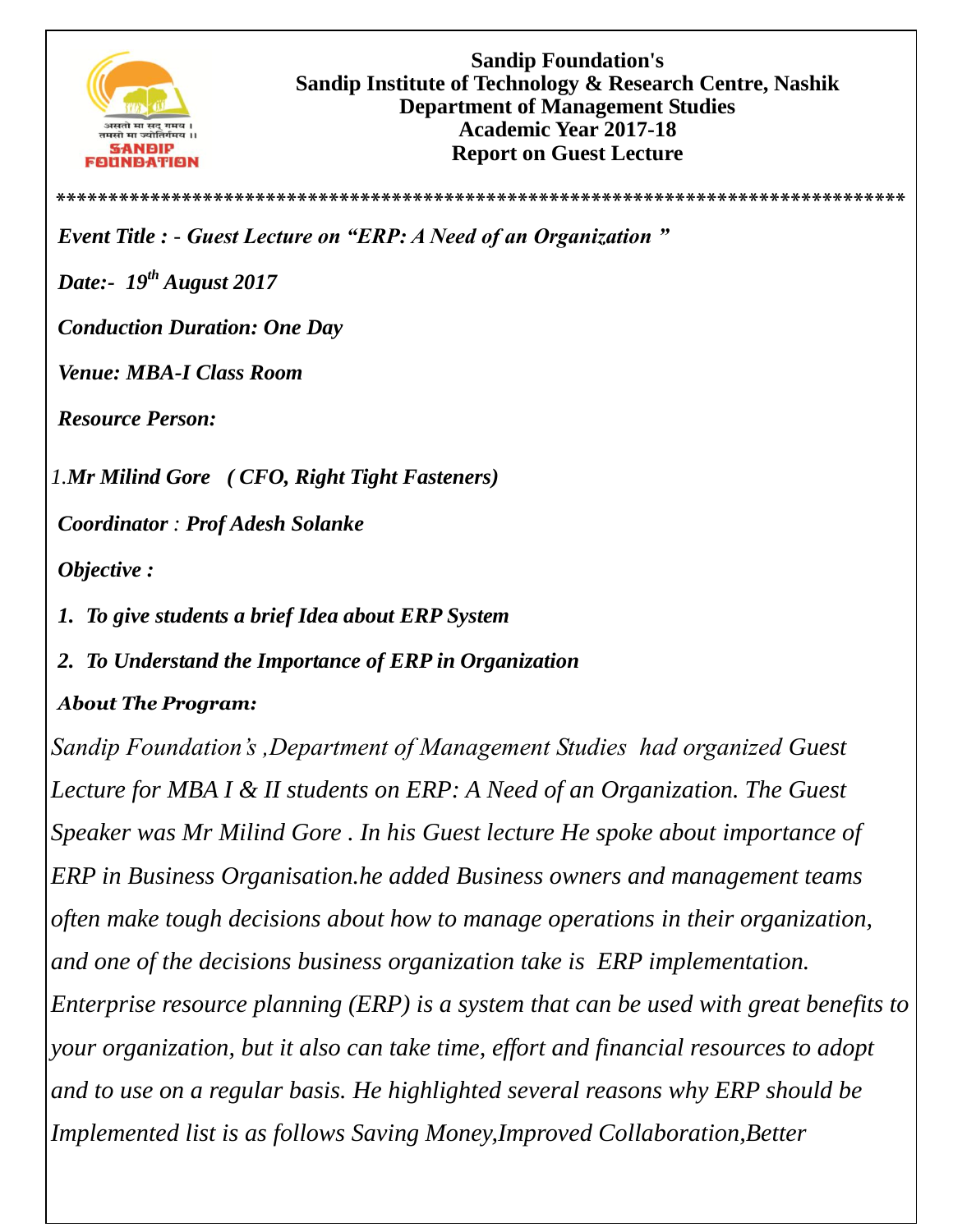*Analytics,Improved Productivity,Happier Customers,Simplified Regulatory Compliance,Improved Inventory and Production Management.*

## *Outcome:*

- *1.Students understood the Concept of ERP*
- *2. Students got an brief idea about Why ERP is so Important*

## *Photograph:*